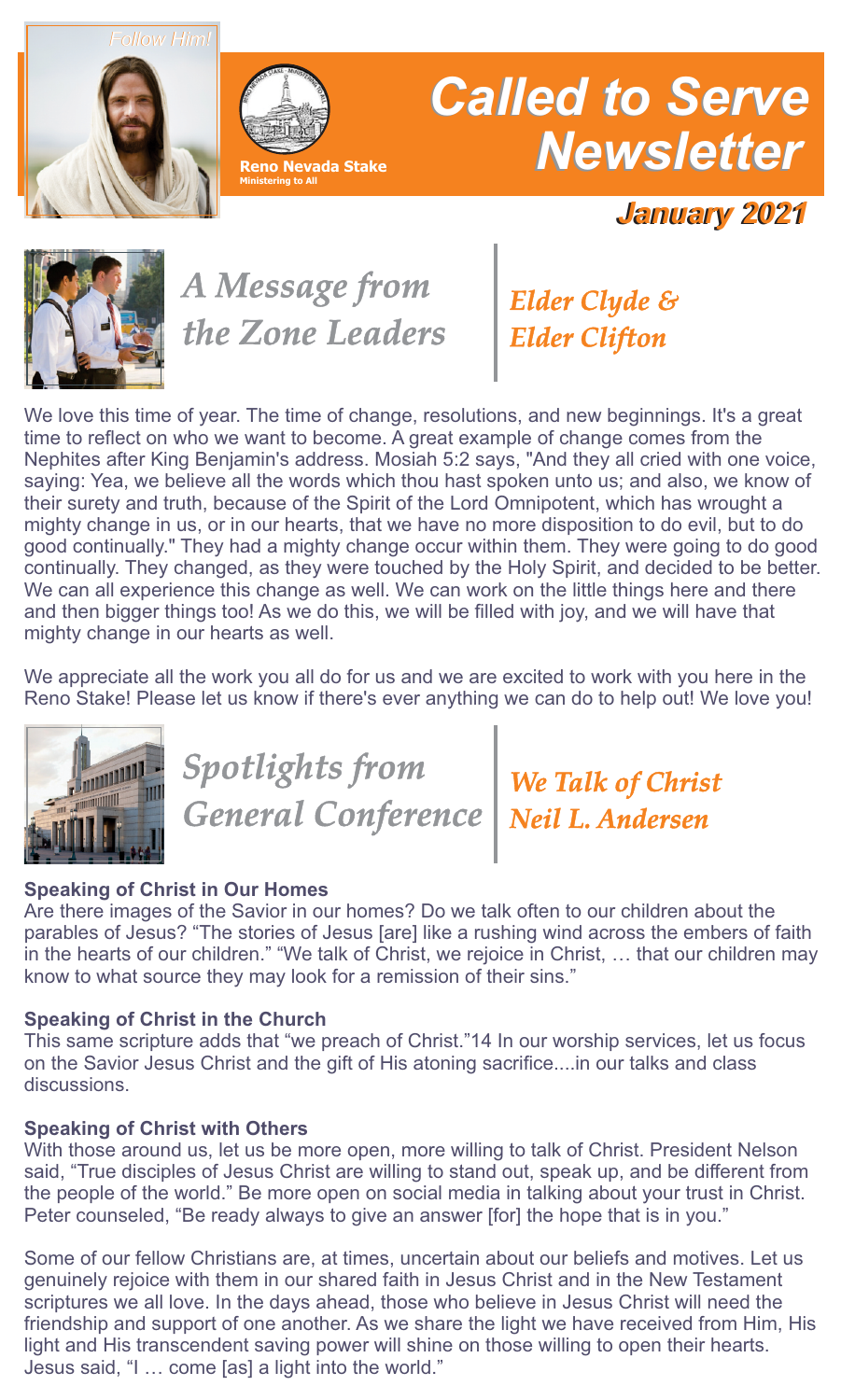**Member Missionary Spotlight:** *Shannyn Morris*

Hiii- so for those of you who don't know me, my name is Shannyn Morris. I'm in the Skyline Ward. I'm a senior in high school who if Covid wasn't a thing would be going to Wooster High School, however I've been doing school online, through North Star Online School. I love sports and hiking as well as just being with friends and family. I would like to share my testimony that I know without a doubt in my mind that this is the true church of Jesus Christ. Through Him we can all be perfected and return to live with Him again with our families. I know the Lord has a plan for me and that He is always with me, through the good and the bad. During quarantine I made a goal to study the scriptures more, seen as I had so much free time. I now have a pretty set schedule that allows me about 10 hours of scripture study each week. It has been so rewarding to do this because it has allowed me to be better qualified and informed when it comes to answering peoples gospel questions, especially my younger sisters. As I am now getting closer to graduating and serving a mission in October I know that the knowledge I am gaining now as well as the strong relationship I have with my Heavenly Father will not only bless me but those I share the gospel with as well!

PathwayConnect is a one-year, reduced-cost online program that prepares students to start or finish a degree. After Pathway Connect, students can apply their course credits toward a degree at BYU-Idaho Online. Contact Elder or Sister Fogelberg at 775.722.0508 or jim.fogelberg@mac.com or byupathway.lds.org

### **Share with** *[Pathway](https://www.byupathway.org/pathwayconnect) Connect*

In addition to our prior efforts to find those members that Pathway may serve, we are seeking non-members as well. Particularly, those in Part-Member families. They can remain non-members and take advantage of the education opportunity to improve their lives spiritually and temporally. We are presenting information to the full-time missionaries throughout Northern Nevada regarding education opportunites for nonmembers and using it as a tool to spread the Gospel. Please consider in your Ward Councils, briefly, if there are any non-members in your Wards/Branches that would benefit from Pathway.

# **Upcoming Training**

### **Invited Guests Include:**

Ward Mission Leaders, Ward Missionaries, EQ & RS Councilors and youth assigned to Missionary Work and Temple & Famiy History and all interested parties. Training will be broadcast for those participating remotely.

**Combined Missionary & Temple and Family History Leaders**

*Normal & Natural*  **Ways to Share the Gospel**

*Lead out during this pandemic by being positive and present. Smile and show Faith. Intentionally connect with others.*

## *Come Unto [Christ in Reno](https://www.facebook.com/ComeuntoChristinReno/)* https://www.facebook.com/ComeuntoChristinReno/ *Connect - Like - Follow - Share - Give Feedback*

**Sharing the Gospel on Both Sides of the Veil**

**Sunday January 24 from 3 to 4 pm**

*Share a story about one of your ancestors on social media. Invite others to learn more about their own Family History.* 



*Light the World 2021 Turn the challenge to #LightTheWorld every day into a New Year's resolution. Don't be afraid to share your goal online.*